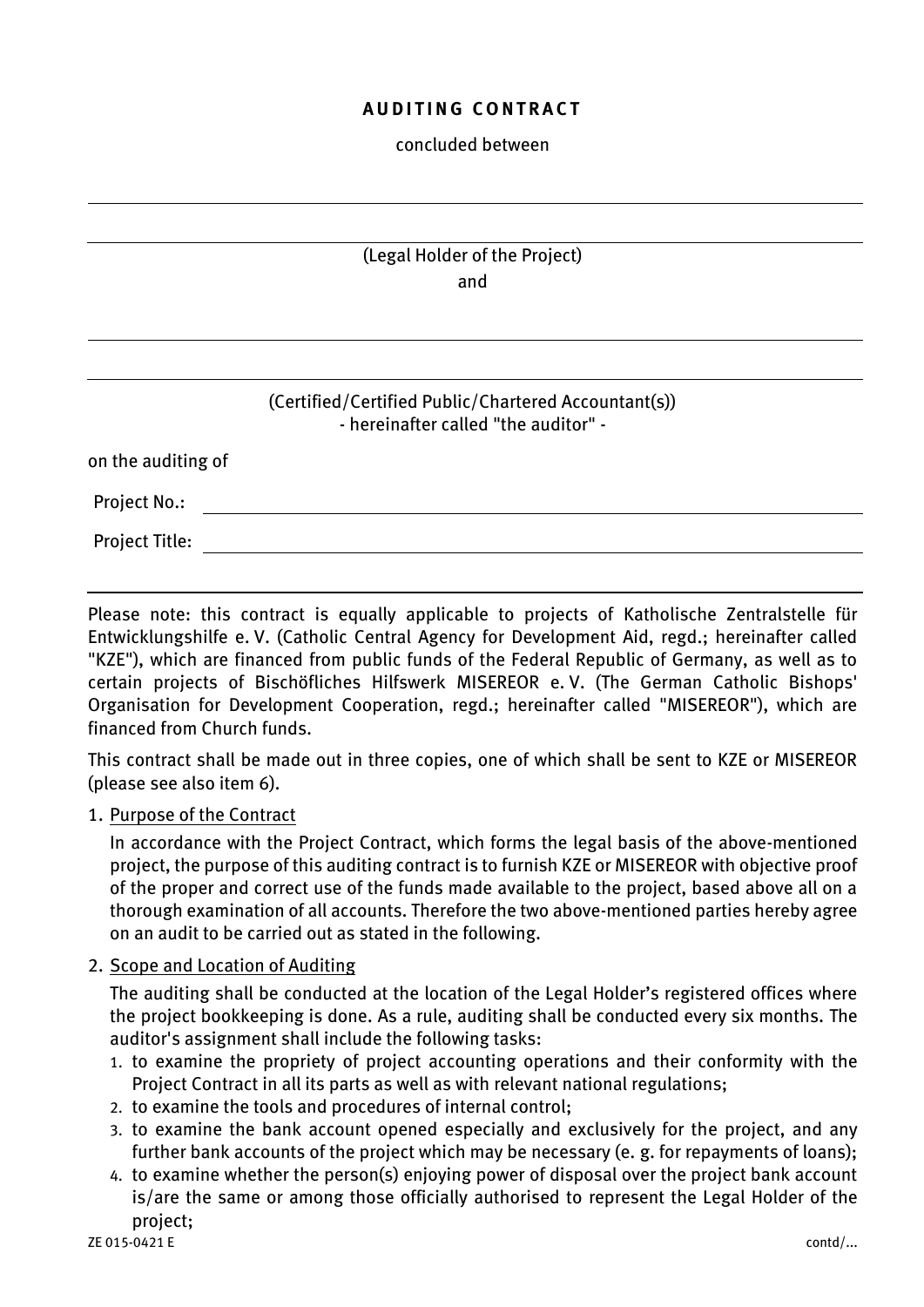- *5. to examine whether there have been any changes regarding staff enjoying authorisation to represent the Legal Holder of the project;*
- *6. to examine all incoming grant disbursement transactions, including especially accuracy and completeness of records and evidence of exchange transactions from foreign into national currency;*
- *7. to examine the various project bookkeeping accounts with their supporting documents of receipts and payments in the national currency; to verify whether a clear distinction has been maintained between amounts actually paid out at the point of time when the accounting period ends and payments not yet effected but to be recognised as expenditure for the same period on the basis of the obligations incurred (payments according to a receipts and payments account versus expenditure based on accruals concept);*
- *8. to examine whether the local and/or third-party contributions to be provided as part of the project have actually been received, duly shown in the books, and properly used for the financing of project expenditure; to verify information on income which was due but was actually received after the end of the period under review from local and third-party contributions, if any; as to local contributions, only those made in monetary terms should be shown. Where non-monetary contributions (e. g. voluntary labour, contributions in kind) have been provided, these should be shown separately;*
- *9. to examine whether any credit interest was gained from disbursements of KZE and/or MISEREOR and/or any third party, and if so, whether the interest thus gained was properly used for the financing of project expenditure;*
- *10.to examine the inventory of all movables of a value exceeding EUR 410.00 (excluding local value-added tax) and purchased with money from project funds; to examine compliance with their project-tied use within the periods stipulated in the General Agreement (only applicable to projects funded through KZE);*
- *11.if immovables were purchased or buildings erected as part of the project, to examine evidence of ownership or of right of disposal, and to find out whether any encumbrances or obligations to third parties were created; also, to examine whether they are being used for the project purpose for which they were destined;*
- *12.to examine whether, in the case of purchasing contracts and building contracts (of a value exceeding EUR 500.00 excluding value-added tax, in the case of building contracts in accordance with the additional documents enclosed with the project contract) tenders were invited (at least three, informally, for example via telephone or internet) and received, thus documenting the economical and efficient use of funds made available for purchasing or construction purposes; whether the award process was documented; if no tenders were obtained, the reasons shall be explained in the auditor's report;*
- *13.to examine whether any reserves have been created from funds disbursed and if so, whether the consent of KZE or MISEREOR to do so has been obtained; to examine on completion of the project whether these reserves have been dissolved and duly used for project purposes;*
- *14.to examine whether any depreciation or imputed costs, which are no actual payments in the sense of a receipts and payments account, have erroneously been included in the Statements of Receipts and Payments submitted to KZE or MISEREOR;*
- *15.to examine staff payrolls and lists of professional fees paid with regard to their being in accordance with the project contract and the employment contracts and fee contracts concluded as well as with the rules regarding payment of taxes and social security contributions;*
- *16.in the case of education and training courses, to examine the relevant invoices, bills, receipts (covering professional fees, food, accommodation, transport etc.) and also the lists of participants;*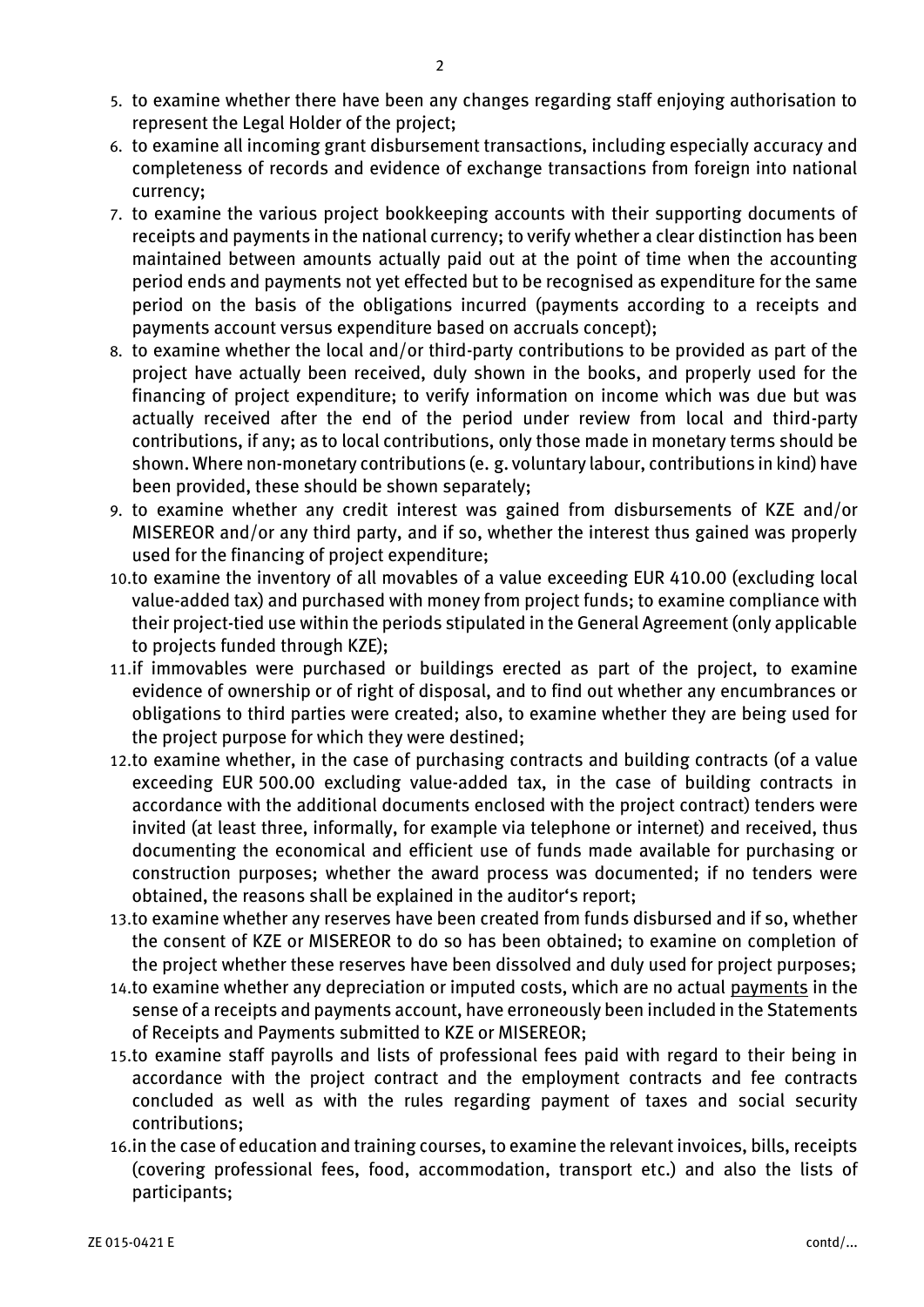- *17.to examine whether funds approved for the project have been used within the stipulated period (four months in the case of non-European foreign countries / six weeks in the SEPA1 area;*
- *18.statement regarding which of the above-mentioned items were examined individually and on which items statements were made regarding the failure to comply with regulations and requirements as stipulated in the project contract.*

## *3. Auditing of Final Statements*

*Within three months after completion of the project, the audit report shall be prepared showing separately all periods under review as well as providing a consolidated overall picture. The report shall include an inventory of all equipment, furnishings and other items of property that were purchased.* 

*4. Auditing Procedure*

*The auditing shall be conducted in accordance with this contract and the relevant national regulations as well as internationally recognised auditing standards.* 

*5. Auditor's Report*

*The written audit report shall include the following:*

- − *statement explaining criteria and scope as well as duration and location of the auditing conducted;*
- − *statement as to scope of the auditing with regard to Art. 2. of this contract (cf. above); statement as to deviations, if any;*
- − *schedule of verified receipts and payments: to show initial balance plus all receipts obtained itemised according to Section 4. Financing plan of the Project Contract, as well as credit interest gained, if any, unforeseen donations etc.; payments to be itemised according to the Detailed Breakdown of the Cost Plan (Appendix to Project Contract), or, if this was not provided, according to Section 3. Cost plan of the Project Contract; the final balance to be in a consolidated form;*
- − *statement as to correct and proper accounting;*
- − *statement as to compliance with the Project Contract in all its parts, as well as compliance or variance with the recommendations of previous audit reports, if any; statement to the effect that all receipts and payments correctly relate to the project (or don't), and are (or are not) correct with regard to the calculations involved;*
- − *if the report is a qualified one, the reasons for the qualification shall be explained;*
- − *further points according to individual agreement, if any:*

# *6. Addressees of the Auditor's Reports*

*The auditor shall take all steps necessary to ensure the secret and confidential nature of all information he/she may acquire under the provisions of this contract. He/she shall make available his/her findings and report only and exclusively to the Legal Holder of the project and Katholische Zentralstelle für Entwicklungshilfe e. V. (the Catholic Central Agency for Development Aid) or Bischöfliches Hilfswerk MISEREOR e. V. (The German Catholic Bishops' Organisation for Development Cooperation MISEREOR) and send them a copy of the audit report directly and without delay.* 

*7. Audit Costs and Remuneration*